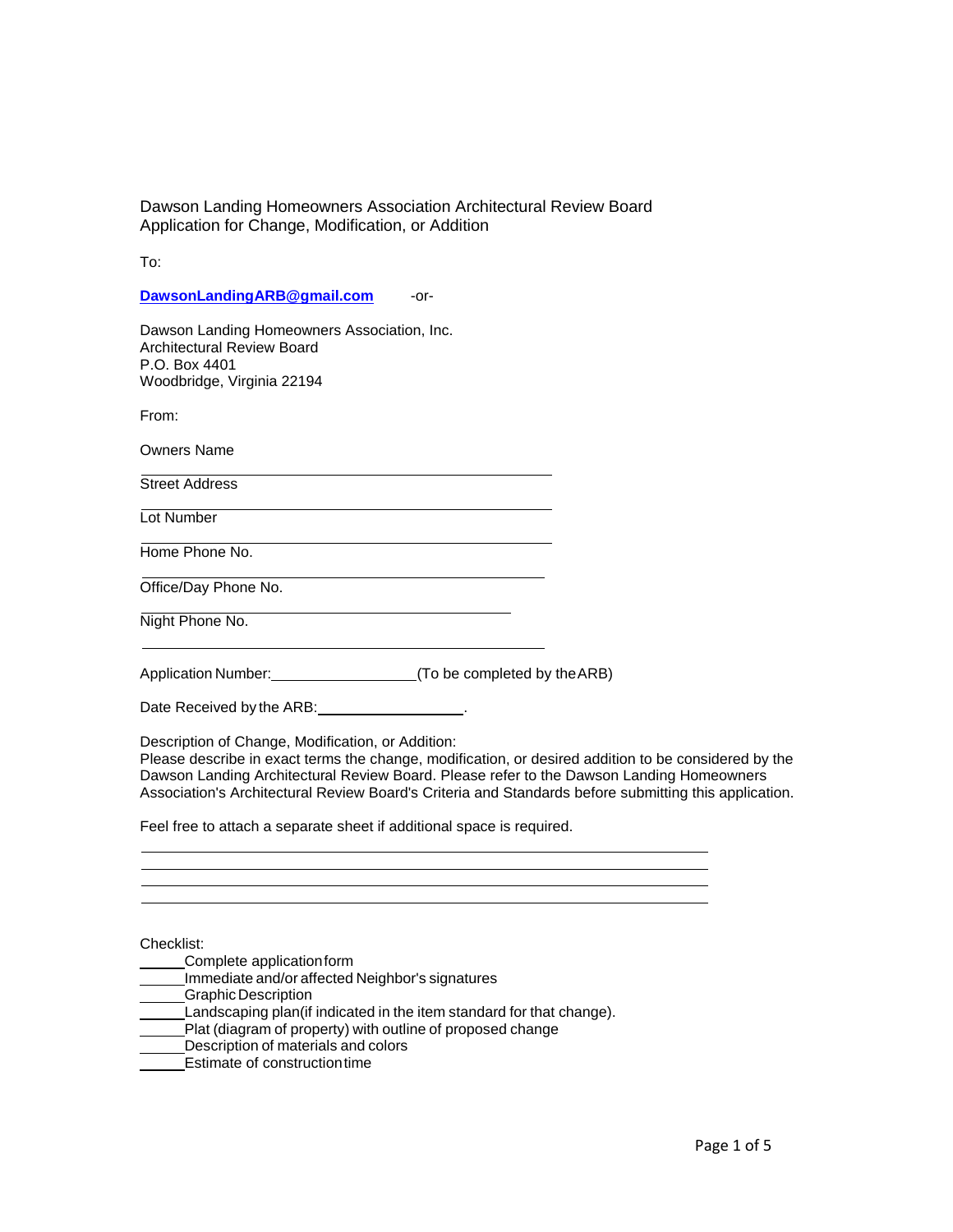\*Affected Neighbors:

I (We) have read the attached request for Change, Modification, or Addition and my (our) recommendation(s) are as indicated. (Note - if preferred, recommendations may be submitted directly to the Architectural Review Board.)

IMMEDIATE AND/OR AFFECTED NEIGHBOR # 1 - Recommendations

AffectedNeighbor

Street Address/Lot #  $\overline{a}$ 

Recommendation (check one box):

| Aco |
|-----|
| Aco |
| Uni |
| )łł |

ceptable as described ceptable acceptable (see comments) Other (see comments)

Signature(s): 2000 Contract Contract Contract Contract Contract Contract Contract Contract Contract Contract Contract Contract Contract Contract Contract Contract Contract Contract Contract Contract Contract Contract Contr

========================================================== IMMEDIATE AND/OR AFFECTED NEIGHBOR # 2 - Recommendations

AffectedNeighbor

Street Address/Lot #

Recommendation (check one box):

- Acceptable as described
- Acceptable
	- Unacceptable (see comments)
	- Other (see comments)

Signature(s):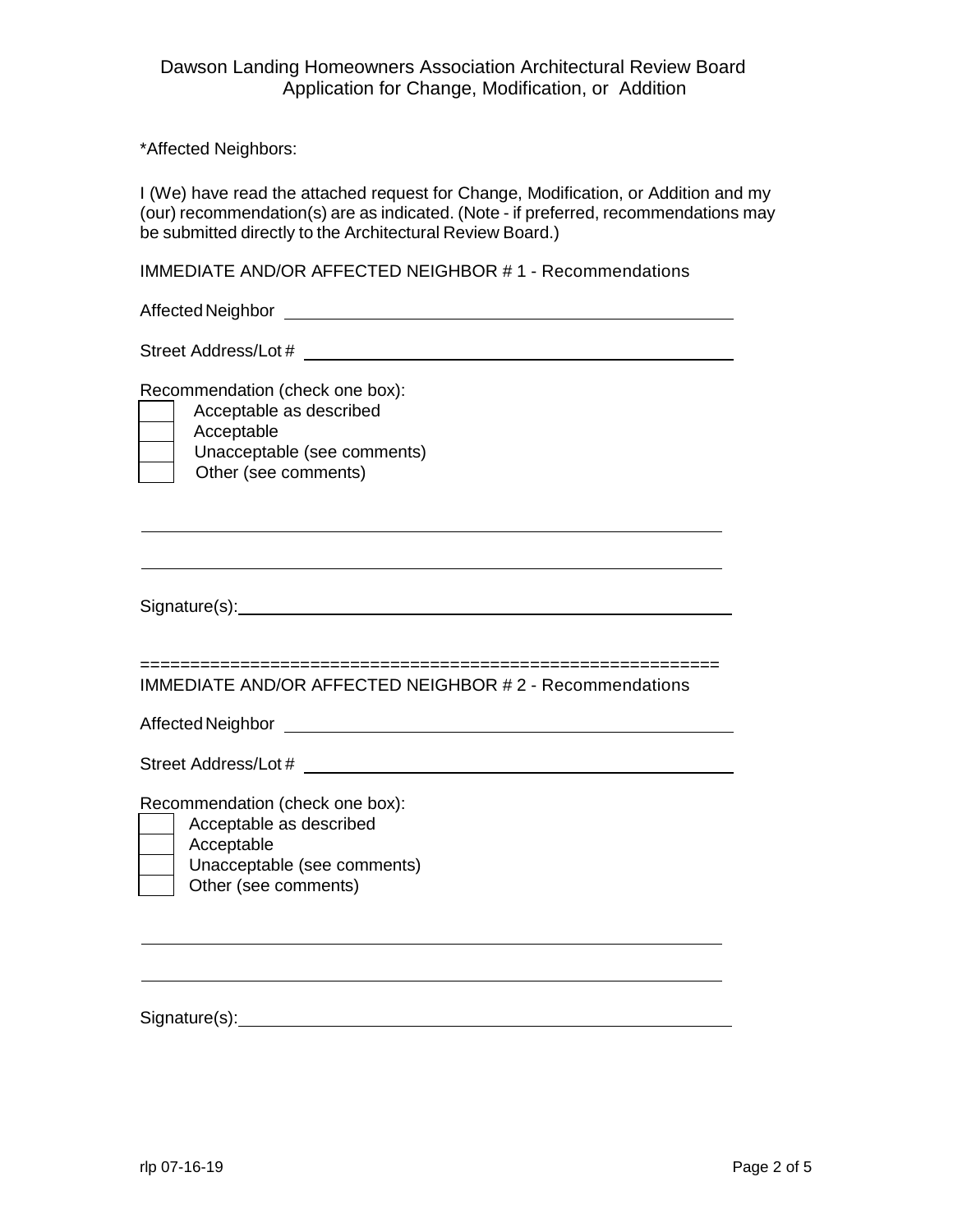| IMMEDIATE AND/OR AFFECTED NEIGHBOR #3 - Recommendations                                                                                                                                                                                            |
|----------------------------------------------------------------------------------------------------------------------------------------------------------------------------------------------------------------------------------------------------|
| Affected Neighbor<br><u> 1989 - Johann Stein, fransk politik (d. 1989)</u>                                                                                                                                                                         |
| Street Address/Lot # 2007 2008                                                                                                                                                                                                                     |
| Recommendation (check one box):<br>Acceptable as described<br>Acceptable<br>Unacceptable (see comments)<br>Other (see comments)                                                                                                                    |
|                                                                                                                                                                                                                                                    |
| ====================<br>===========================<br><b>IMMEDIATE AND/OR AFFECTED NEIGHBOR #4 - Recommendations</b>                                                                                                                              |
| Affected Neighbor<br>the control of the control of the control of the control of the control of the control of the control of the control of the control of the control of the control of the control of the control of the control of the control |
|                                                                                                                                                                                                                                                    |
| Recommendation (check one box):<br>Acceptable as described<br>Acceptable<br>Unacceptable (see comments)<br>Other (see comments)                                                                                                                    |
|                                                                                                                                                                                                                                                    |
|                                                                                                                                                                                                                                                    |
|                                                                                                                                                                                                                                                    |

Signature(s): example and the state of the state of the state of the state of the state of the state of the state of the state of the state of the state of the state of the state of the state of the state of the state of t

\* Additional signature sheets can be made my duplicating this Page 3 of 5.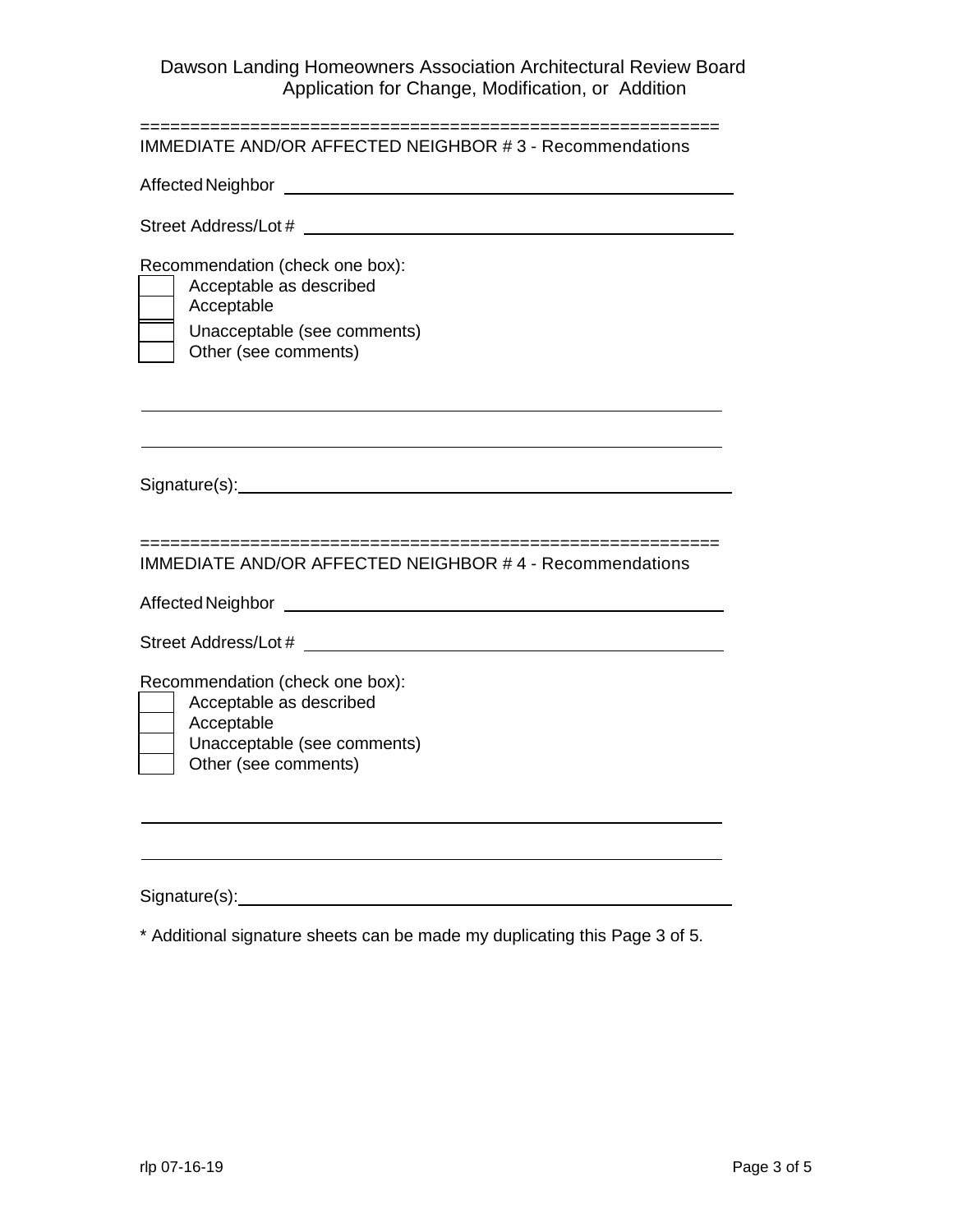(We) acknowledge and agree that I (we) will be solely liable for any claims, including, without limitation, claims for property damage or personal injury, which result from this Request for Change, Modification or Addition. I hereby indemnify the Board of Directors, and the Architectural Review Board of the Dawson Landing Home Owners Association from and against any and all applicable codes and ordinances with regard to obtaining all necessary permits and inspection for the requested change, modification or addition. I (We) also accept full responsibility for the change, maintenance, repair, and up keep of said modification, or addition.

Signature(s) of Owner(s) Date